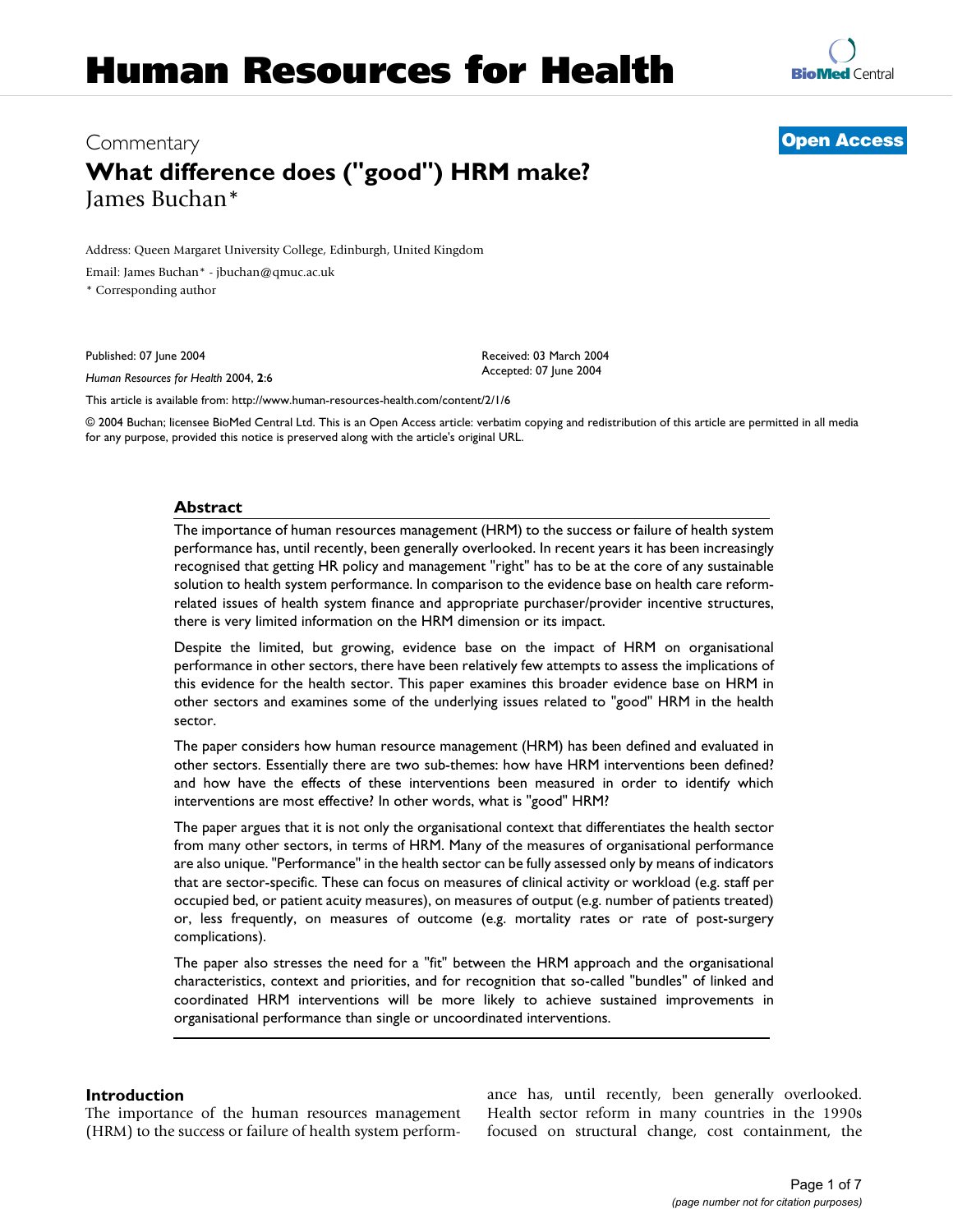introduction of market mechanisms and consumer choice [1,2] but with little direct attempt to address HR aspects.

In recent years it has been increasingly recognized that getting HR policy and management "right" has to be at the core of any sustainable solution to health system performance [3,4]. This is partly a result of the need to upscale capacity in many country health systems to meet the Millennium Development Goals. A well-motivated and appropriately skilled and deployed workforce is crucial to the success of health system delivery. The actual methods used to manage human resources in health care may in themselves be a major constraint or facilitator in achieving the objectives of health sector reform [5,6].

In comparison to the evidence base on health care reformrelated issues of health system finance and appropriate purchaser/provider incentive structures, there is very limited information on the HRM dimension or its impact [7]. There is a limited, but growing, evidence base on the impact of HRM on organisational performance in other sectors, but there have been relatively few attempts to assess the implications of this evidence for the health sector. This paper examines this broader evidence base on HRM in other sectors and examines some of the underlying issues related to "good" HRM in the health sector.

### *"Good practice" in human resource management*

In order to place the evidence base on HRM in health care in context, this section considers how "good practice" in human resource management (HRM) has been defined and evaluated in other sectors. Essentially there are two sub-themes: how have HRM interventions been defined? and how have the effects of these interventions been measured in order to identify which interventions are most effective? In other words, what is "good" HRM?

A review of English-language publications highlights that there is a growing evidence base on these issues. Much of it focuses on organizational-level studies using large-dataset analysis to examine the relationship between HR interventions and measures of organisational performance and output, where the latter are defined in terms of private sector "business" success – profits, returns on sales, etc. As well as single-study publications, there have also been some published reviews. These reviews are discussed first.

One recent multisector review of research on the relationship between HRM and organisational performance reported that "more than 30 studies carried out in the UK and US since the early 1990s leave no room to doubt that there is a correlation between people management and business performance, that the relationship is positive, and that it is cumulative: the more and the more effective the practices, the better the result" [8] (see also [9]).

A similar, if more qualified, finding had been reported by Richardson and Thompson [10], who had noted: "There are in the region of 30 empirical studies that have sought to address the relationship between HR practices and business performance … The published research generally reports positive statistical relationships between the greater adoption of HR practices and business performance" [10].

The key lesson from these reviews is that investment in developing and maintaining effective HRM policy and practice can make a significant and measurable positive contribution to organisational performance (see also [11]). A more detailed examination of some of the key texts in this area gives some general support for this view, but also pinpoints some of the limitations, particularly if the results are to be considered from a health systems perspective.

One sector-specific issue has to be considered when looking at the implications of the current evidence base for HRM practice in the health care sector. Almost all the mainstream general research on HRM and organisational performance assessed in the reviews highlighted above focuses on private-sector business corporations. Much of it relies on measures of organisational performance (e.g. profits and return on sales) that cannot readily be applied to a public sector health system.

Richardson and Thompson [10] noted that there were three broad perspectives on the ways that HR practice contributes to business performance:

1) "Best Practice" – a set of HR practices can be identified, that, when implemented, will improve business performance.

2) "Contingency" – business performance will be improved when the best "fit" between business strategy and HR practices is achieved.

3) "Bundles" – specific bundles of HR practices can be identified that will generate higher performance in organisations; the most effective composition of these "bundles" will vary in different organisational contexts (see also [12]).

This latter point is significant because it highlights that there is no "magic bullet" in HRM: no single intervention is likely to provide a sustainable solution to all the workforce challenges facing an organisation.

Richardson and Thompson [10] summarised six key points from their review of the literature: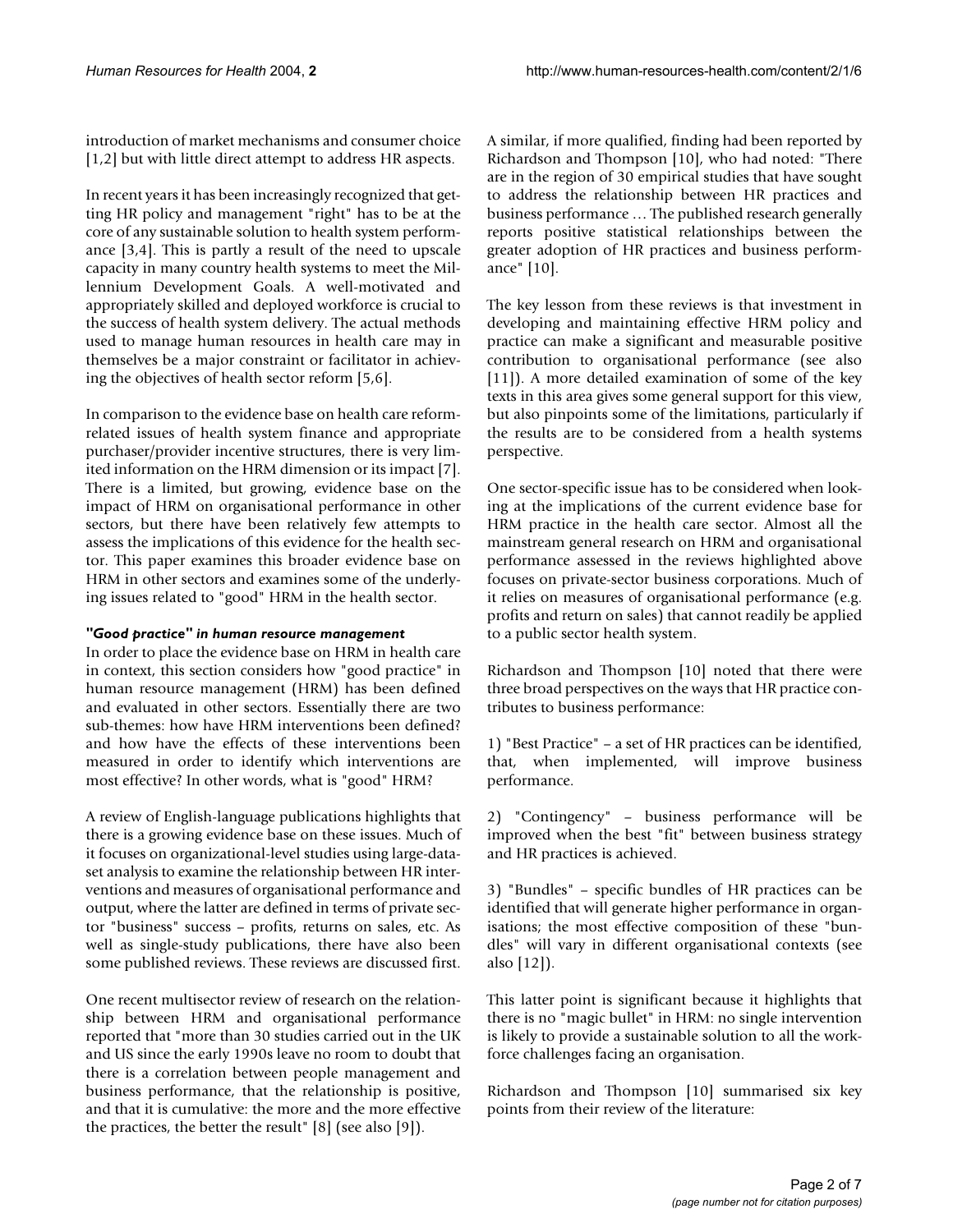1) The claims that there is a universal best practice HR strategy "are premature".

2) Adopting a specified set of HR policies will not in itself lead to organisational success.

3) The same "bundle" of HR policies may not be universally applicable.

4) Virtually all current statistical analysis of HR strategies is based on "adding up a mixture of items from a somewhat arbitrary list of HR policies and practices".

5) More evaluation attention needs to be devoted to examining the intermediary steps between the two end points of HR strategy and organisational performance.

6) "How something is done is often more important than what is done" – but existing empirical studies concentrate on the latter.

With these cautionary notes in mind, the remainder of this section highlights the more influential studies on HRM and organisational performance from which Richardson and Thompson, and Caulkin, drew in reaching their conclusions.

Among the most quoted groups of studies are those by Pfeffer [13,14]. He has summarised seven characteristics that he identifies as the core practices that "characterise most if not all systems producing profits through people". These seven characteristsics are:

- an emphasis on providing employment security
- the use of self managed teams

• decentralisation of decision making; and extensive training

- selective hiring of new personnel
- reduced status distinctions and barriers
- extensive provision of training
- compensation linked to performance [14].

Pfeffer drew on previous research, notably that by Huselid [15] in developing and testing his seven-point plan for HRM intervention. Huselid had concentrated on three aspects of the measurement of the links between HRM practice and firm performance: staff turnover, organisational productivity and corporate financial performance. He had developed a list of 13 "High Performance Work Characteristics". These included: formal information sharing; formal job analysis; staff participation in Quality of Work Life (QWL) programmes; workforce receives formal performance appraisal; and promotion based on merit.

Huselid tested the hypothesis that these 13 "High Performance Work Characteristics" would reduce staff turnover, increase productivity and improve corporate financial performance. Based on an analysis of data from 968 US companies he reported that the implementation of the "High Performance Work Practices" led to "better firm performance" – a relative 7% decrease in staff turnover, USD 27,000 more sales per employee, USD 18,600 per employee increase in market value and USD 3,800 per employee more in profits.

Whilst the work of Pfeffer, Huselid and others may be persuasive, Robinson and Thompson [10], Guest [16] and others have questioned the basis of some of the "universal" claims made about the connection between HRM strategy and organisational performance. They report that they are not convinced by the idea that there is a general prescription of HRM interventions that can be applied in any organization, irrespective of context and priorities, with the likelihood of a similar level of response and results. Guest [16] stresses that the examination of HRM and organisational performance remains a "young field of research" and sets out a range of methodological challenges that remain to be resolved, in terms of the measurement of HRM, the measurement of performance and the measurement of the relationship between the two (p.1095). He does, however, conclude that "results from both cross sectional and longitudinal research remains robustly positive" (p.1104).

Recent research [17] has also highlighted a so-called "prime building block" of HRM – the principle of "AMO". There must be sufficient employees with the necessary ABILITY (skills, knowledge and experience) to do the job; there must be adequate MOTIVATION for them to apply their abilities; and there must be the OPPORTUNITY for them to engage in "discretionary behaviour" – to make choices about how their job is done. The authors suggest that organisations wishing to maximize the contribution of their workforce need to have workable policies in these three broad areas.

The message from the key research on HRM and organisational performance is that the evidence base, although relatively "young" and limited, does provide general support that good practice in HRM (defined and measured by different sets of indicators in different studies) can make a positive difference to the performance of the organization. The indicators and metrics used to identify and measure organisational performance are either "proxy"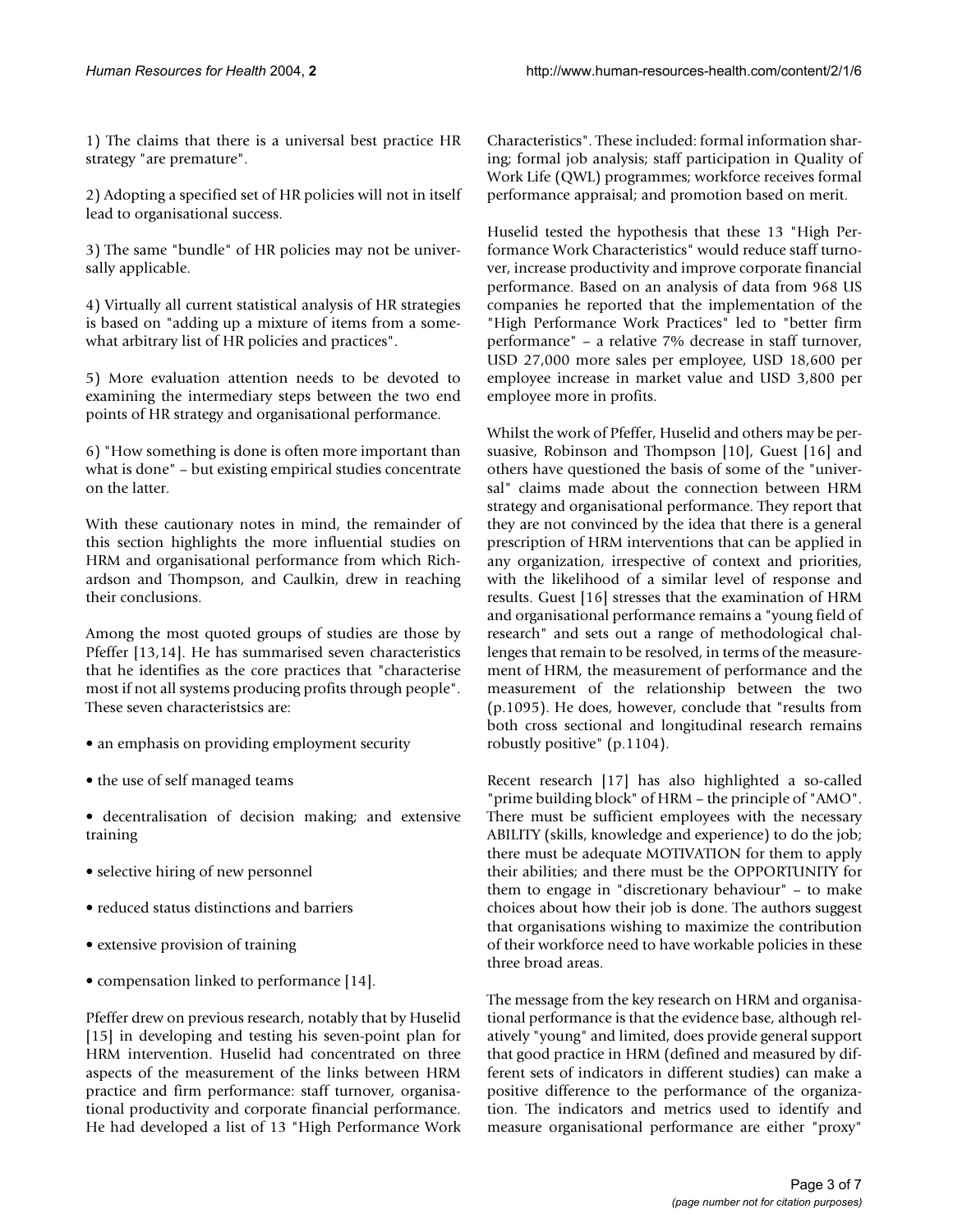measures, such as staff turnover or absence (the inference being that lower turnover, for example, will lead to improved performance), or measures of activity or financial performance. These studies examine a range of different sectors, but have focused mainly on the private sector manufacturing, finance and service industries. What are the lessons and implications of this limited but growing evidence base for the health sector?

## **HRM in the health sector**

HRM in health has to function in a sector with some unique characteristics. The workforce is large, diverse, and comprises separate occupations often represented by powerful professional associations or trade unions. Some have sector-specific skills; other can readily move from the health sector to employment in other sectors. The avowed first loyalty of those with sector-specific skills and qualifications (physicians, nurses, etc.) tends to be to their profession and their patients rather than to their employer.

In many countries, access to health professional training and employment is controlled by standards and entry requirements determined by the professions, and aspects of their work are regulated. The health sector is a major recipient of public and/or private expenditure, and health care delivery is a politicised process.

Whilst many health systems have been attempting to decentralise to improve efficiency, they tend to be characterized by a broad range of active stakeholders, a high level of direct and indirect governmental and regulatory intervention, and recurrent "top-down" attempts at reform. Health is also very labour-intensive – the proportion of the total spent on staff is much higher in health than in most manufacturing industries and in many service industries.

The irony is that whilst HR is under-researched in health, partly because of its unique context, the main "business" of health – clinical interventions – is the subject of continuous and detailed research-based scrutiny. No other sector has the same level of self-critical focus, with the use of sophisticated methods such as randomised control trials (RCTs), systematic reviews and meta-analysis.

Research on human resources in health, as in any sector, is drawn from a broad range of disciplines, (e.g. economics, econometrics, occupational psychology, sociology). Some of these disciplines are not open to the use of the types of methods favoured in clinical research in health care. The challenge for researchers attempting to build the evidence base on HRM in the health sector is that they have to draw on these non-clinical research methods to assess the HRM "inputs" whilst attempting to identify appropriate and sector-specific measures of process, output or outcome.

There have been a few attempts to examine "high performance" HRM characteristics in the health sector. These tend to be based in North America, which may be partly, at least, a reflection of the greater focus on "business" practice in private-sector health care industries in the USA and Canada.

Eaton [18] examined issues related to "high performance" HRM in 20 nursing homes in the USA. She reported that quality outcomes at some of the homes improved after reorganisation that included implementation of a new model of HRM based on job enlargement and cross-training, but concluded that the "business" focus of the "high performance model" made it inappropriate for the health care sector. Rondeau and Wagner [19] examined the impact of HRM practices and the contingency theory on 283 Canadian nursing homes. They reported that the "best performing" nursing homes (as measured by indicators of client and staff satisfaction, operating efficiency and revenue) were found to be more likely to have implemented "progressive/high performance" HRM practices and to have a workplace climate that strongly values employee participation.

Studies that can access "business" performance data in health are few in number. There is a broader and deeper evidence base that focuses on health sector-specific measures of process, activity or outcome, and attempts to link these to HRM interventions.

One area where there has been a significant growth in research has been large-scale studies examining links between staffing levels, mix and outcome in the last two years. Whilst not directly addressing specific HRM interventions, these studies make two contributions: they add to our understanding of the linkages between staffing and outcomes, and they also provide a test bed for identifying and assessing the appropriateness of outcome indicators in relation to staffing. Recent studies include:

• an examination of staffing and outcomes (fall rates, nosocomial pressure ulcers, urinary tract infections and patient satisfaction scores) in 29 university hospitals [20];

• a study of nurse staffing, organisation and quality of care in 303 hospitals in the USA, Canada, England, Scotland and Germany [21];

• a study of staffing levels, mix and outcome indicators (patient length of stay; UTI, pneumonia, etc.) in 799 hospitals in 11 US states [22];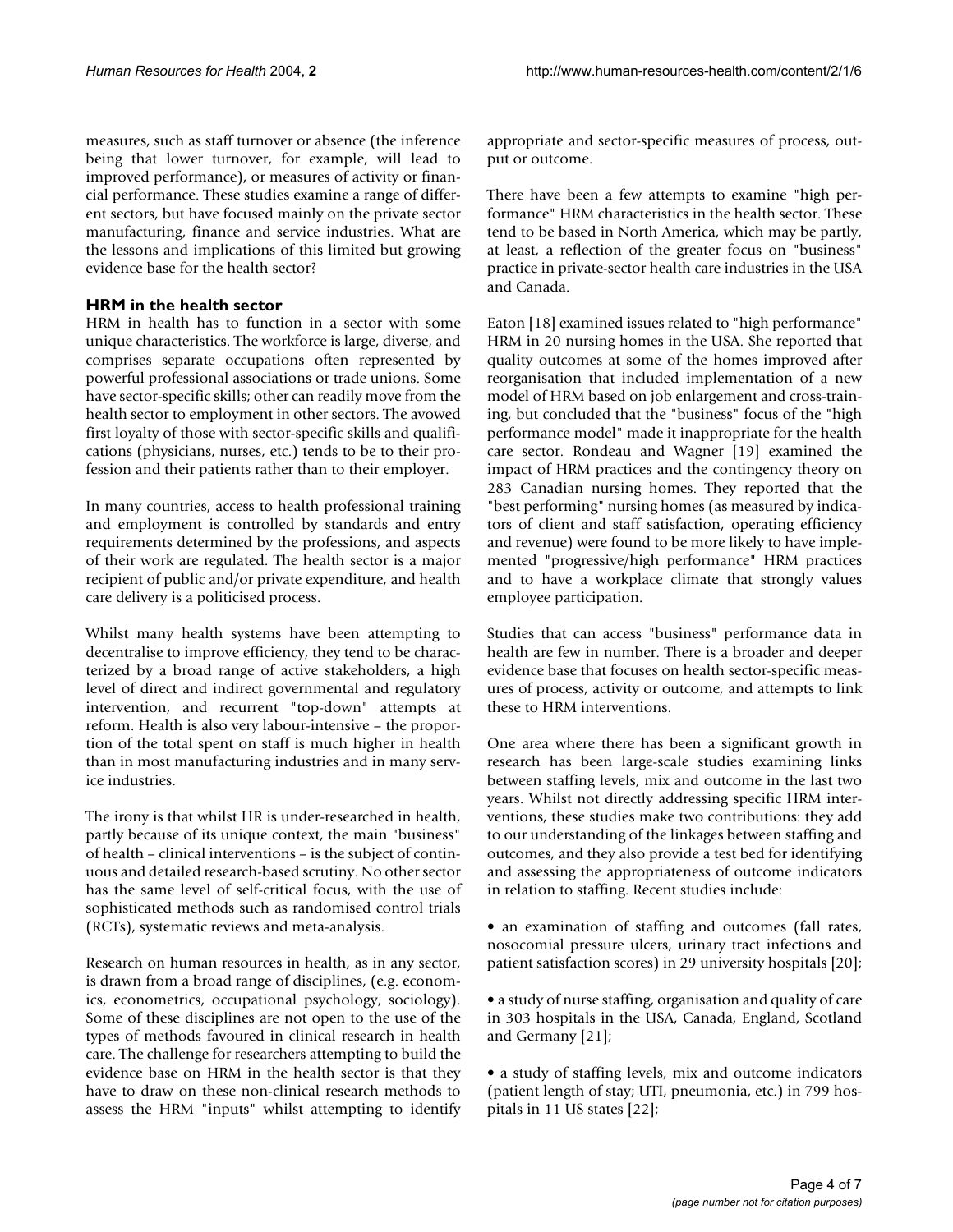• an examination of nurse staffing, patient mortality rates and failure to rescue (FTR) in 168 hospitals in Pennsylvania [23],

• an examination of mortality rates, patient length of stay and cost of care in relation to pharmacy staffing in about 1000 US hospitals [24];

• a study of nurse staffing levels and mix (RN, LPN and assistant) in relation to the prevalence and severity of decubitus ulcers in the USA [25];

• a study of nurse staffing, skill mix and outcome indicators (30-day mortality, stroke, pneumonia, etc.) in 75 acute-care hospitals in Canada [26];

• an examination of staffing levels, workload and riskadjusted outcomes (e.g. mortality, cerebral damage) in 186 neonatal intensive care units in the UK [27];

• a study of nurse staffing and post-surgical events (e.g. venous thrombosis, embolism, UTI, etc.) in hospitals in six US states [28];

• a study of nurse staffing and needlestick injuries in 20 US hospitals [29].

Most of these studies have reported that higher staffing levels and/or staffing mix are related to "better" outcomes, however defined – either to reductions in the levels of specified "negative" outcomes (such as mortality rates, needlestick injuries, or infections) or improvements in reported quality of care or patient satisfaction.

Whilst most of these studies are "one-off" examinations, there is one series of loosely-linked studies in the USA that has investigated the so called "magnet hospitals". These institutions have been identified as being successful in recruiting, retaining and motivating nursing staff. Research on magnet institutions has been under way for over 20 years, and has highlighted positive links between good human resource practice, staffing characteristics and outcomes of care.

The genesis of the research on magnet hospitals was the policy study published in 1983 [30]. The study identified the organisational characteristics of hospitals that "serve as magnets for professional nurses: that is, they are able to attract and retain a staff of well-qualified nurses and are therefore consistently able to provide quality care. The term "magnet" was used to highlight the staff attraction/ retention characteristics of these institutions.

The key characteristics of magnet hospitals, as identified in this first report, included participatory and supportive management style, decentralised organisational structure, clinical career opportunities, planned orientation of staff, and an emphasis on in-service/continuing education.

The report stimulated other researchers to focus on organisational attributes, HR practices and measures of HR "success". There has since been a series of research studies on aspects of "magnetism". These have included studies reporting that nurse turnover and vacancy rates in the magnet hospitals were significantly lower, and reported nurse job satisfaction higher, than in the comparator hospitals [31] and a study examining mortality rates in 39 magnet hospitals and 195 control hospitals using multivariate matched sampling to control for hospital characteristics. The study found that magnet hospitals had a 4.6% lower mortality rate for Medicare patients than the control hospitals [32].

Magnet hospitals are accredited by the American Nurses Credentialing Center (ANCC). There are over 100 magnet institutions in the USA, and the first has recently been accredited in the UK [33]. The ANCC has summarized the evidence base on magnet institutions (see Table [1\)](#page-4-0).

<span id="page-4-0"></span>**Table 1: Reported characteristics of organisations with Magnet accreditation**

Reduced Medicare mortality and morbidity rates

Reduced mortality rates associated with the care of patients admitted to acute care settings with AIDS Increased levels of patient satisfaction Significantly lower rates of nurse burnout Reduced needlestick injury rates among nurses Significantly higher educational preparation of the registered nurse workforce High levels of nurse autonomy and nurse control over practice Positive relationships with physicians Nurses' perception that they have adequate support services and enough RNs to provide high quality care A powerful and influential nurse administrator Nurses in Magnet facilities perceive that their contributions are greatly appreciated Decreased likelihood of feeling burned out, emotionally drained or frustrated with their work

Decreased likelihood of nurses' reporting they are dissatisfied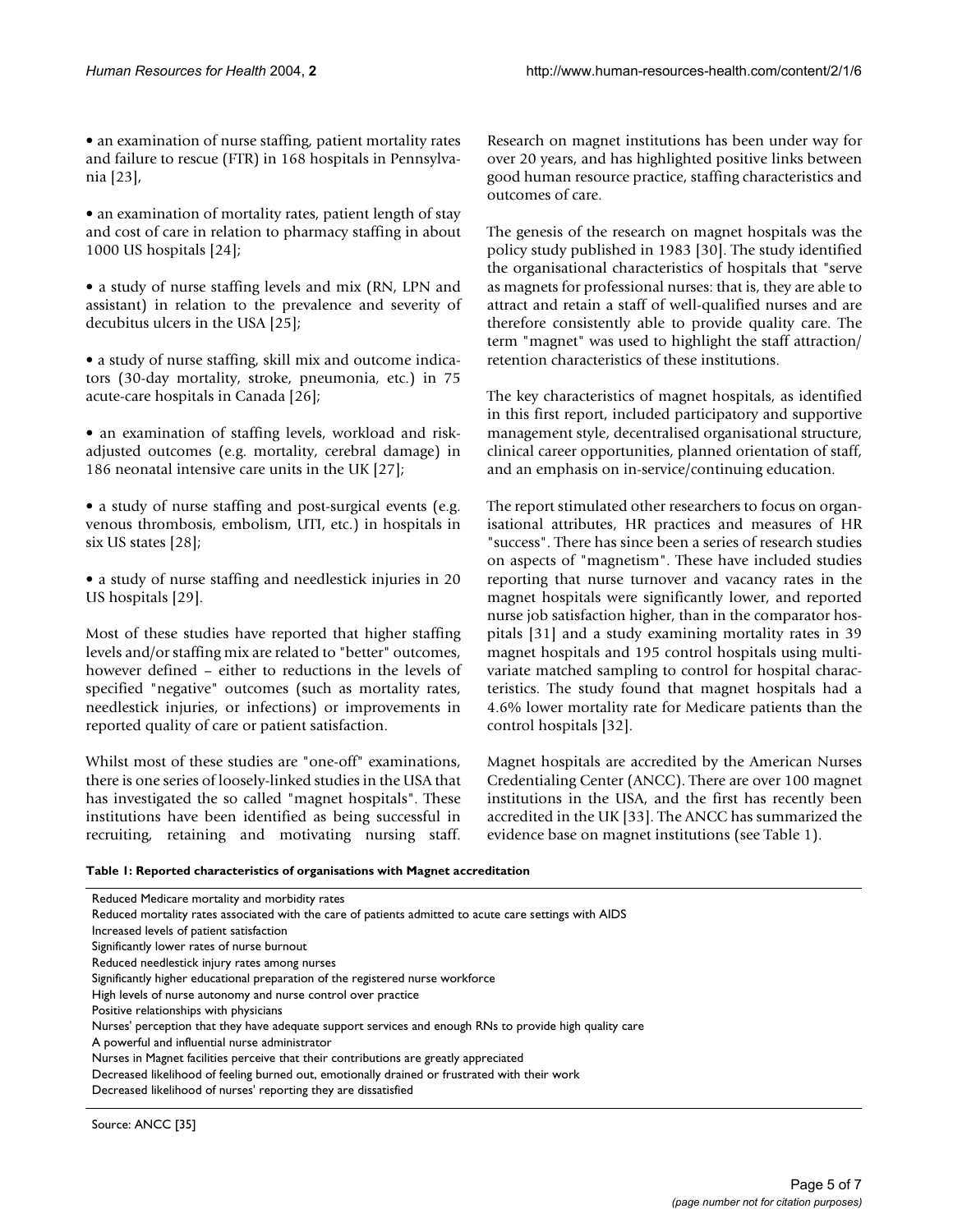| "Activity"/Process-related    | <b>Beds</b>                                                  |
|-------------------------------|--------------------------------------------------------------|
|                               | Occupied beds                                                |
|                               | Outpatient visits                                            |
|                               | Client contacts                                              |
| Staffing-related              | Job satisfaction (measured by attitudinal survey instrument) |
|                               | Accidents/injuries                                           |
|                               | Absence                                                      |
|                               | Assaults on staff                                            |
|                               | Vacancy rates                                                |
|                               | Overtime                                                     |
|                               | Turnover/stability/retention                                 |
|                               | Use of temporary staff                                       |
| Care-related (Output/Outcome) | Patient length of stay                                       |
|                               | <b>Readmission rates</b>                                     |
|                               | Live births                                                  |
|                               | Mortality rates                                              |
|                               | Urinary tract infections                                     |
|                               | Pneumonia                                                    |
|                               | Shock                                                        |
|                               | Upper gastrointestinal bleeding                              |
|                               | Deep vein thrombosis                                         |
|                               | Pressure sores/ulcers                                        |
|                               | Cross-infections                                             |
|                               | Patient satisfaction survey                                  |
|                               |                                                              |

#### <span id="page-5-0"></span>**Table 2: Examples of HR/staffing-related indicators**

Source: Buchan [36]

The evidence base on "magnet" organisations has grown and broadened over the two decades since the original study. The main message from the various studies is that "magnetism" does appear to be related to "better" staffing indicators, and to improved quality of care. This has been attributed by Aiken and others to the sustained implementation of a "bundle" of HRM interventions that fit with organisational priorities and that support autonomous working by nurses, enable participation in decision making, facilitate career development and enable high level skills to be deployed effectively.

What health sector-related indicators can be used to assess the impact of HRM interventions? Table [2](#page-5-0) sets out a range of data that have been used as indicators in the health sector, when staffing have been the primary focus of attention. This list is only illustrative; a wide range of clinical outcome indicators have been considered or used. For a more detailed examination, see Needleman et al. [22]. There is also a range of staffing: process/output/outcome indicators summarised in a "basket of indicators" in Hornby and Forte [34].

Some of the indicators, particularly the clinical indicators, are likely to be routinely reported only in health systems with a relatively sophisticated information infrastructure. And some of the indicators (e.g. patient length of stay) may be proxy measures for costs. It should also be noted

that there is some evidence that not all the outcome-specific indicators in the final section of Table [2](#page-5-0) are universally applicable. The large-scale study of nurse staffing and outcomes in the USA [22] considered and rejected some indicators and reported that some outcome indicators are more sensitive than others in particular types of care delivery.

# **Conclusions**

It is clear that it is not only the organisational context that differentiates the health sector from many other sectors, in terms of HRM. Many of the measures of organisational performance in health are also unique. As noted in the previous section, "performance" in the health sector can be fully assessed only with indicators that are sector-specific. These can focus on measures of clinical activity or workload (e.g. staff per occupied bed, or patient acuity measures), on measures of output (e.g. number of patients treated) or, less frequently, on measures of outcome (e.g. mortality rates; rate of post-surgery complications). The challenge for researchers and policy analysts in the health sector is to bridge the current knowledge gap – between what we know from the general evidence base on HRM inputs and performance, and what we know from the health-specific evidence base focusing on sector-specific outcome measures.